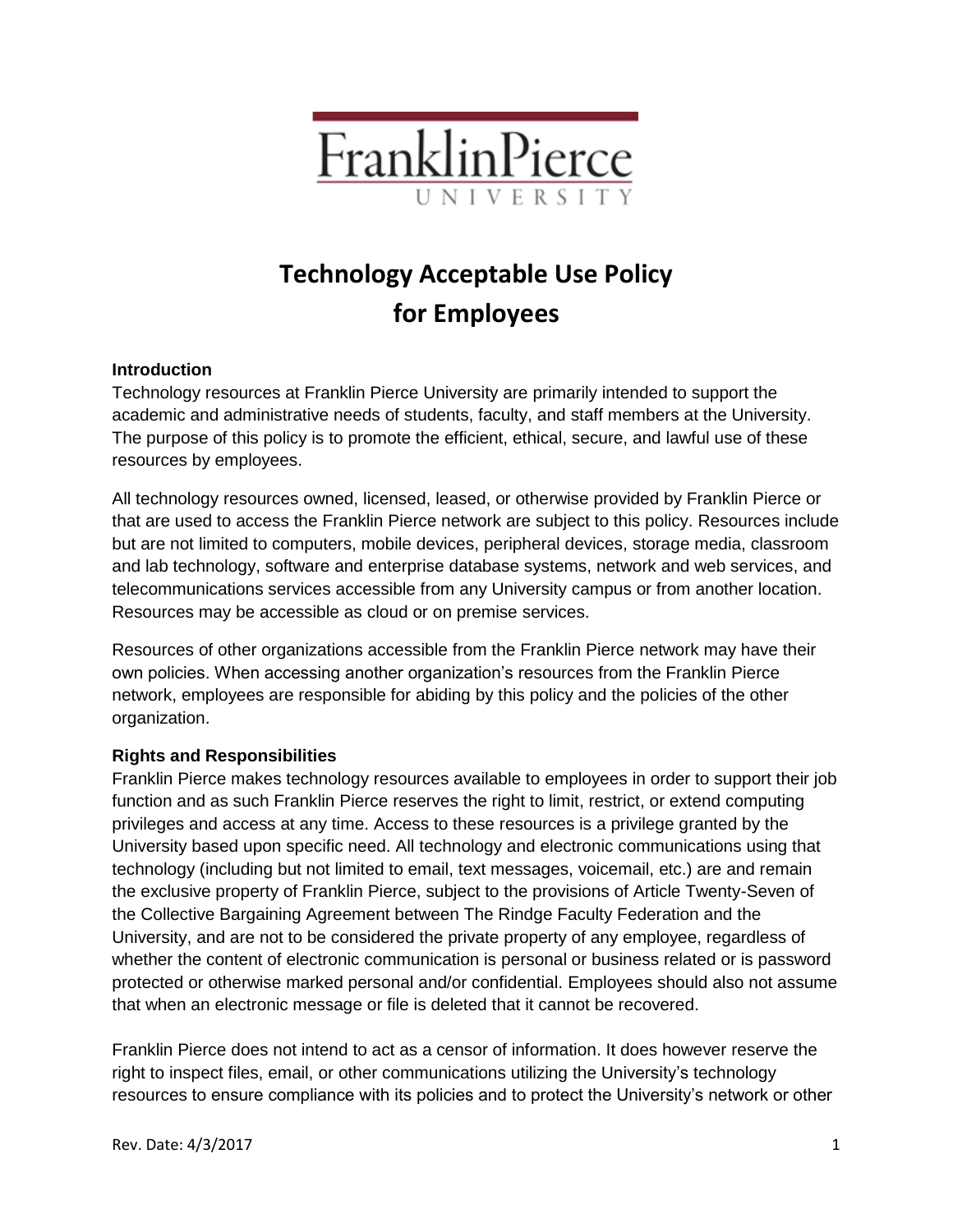shared resources from disruption and to take appropriate action without first providing notification. Computers, mobile devices, files, email, or other technology may also be subject to search by law enforcement agencies in accordance with applicable law and when properly requested, subpoenaed, or ordered by a court.

Upon hire, each employee is issued one or more accounts to access Franklin Pierce's network resources as required for his or her position. Access to University resources, including access to the network and email system is intended for the sole use of the employee to whom the accounts are issued. These accounts are not transferable without authorization. Employees are responsible for choosing secure passwords, ensuring confidentiality of login procedures, and adequately protecting information on computers, storage media, printers, copiers, faxes, and printed reports (see Franklin Pierce's Information Security Policy). Access will remain in effect until separation from employment or unless otherwise terminated by Franklin Pierce at its sole discretion.

## **Conduct Which Violates this Policy**

While not an exhaustive list, it is **not acceptable** to:

- Allow someone else to use your username and password (unless it has been specifically set up as a generic account) or to use a username and password assigned to someone else.
- **●** Access information for which specific authorization has not been provided.
- **●** Expose confidential or sensitive information to unauthorized individuals.
- **●** Publish or post Franklin Pierce material on web sites or social media sites without authorization.
- **●** Monitor or tamper with another user's electronic communications or read, copy, change, or delete another user's files or software or reconfigure their University-owned computer without authorization.
- **●** Violate copyright laws and their fair use provisions or applicable University policies through inappropriate use, reproduction, and/or distribution of copyrighted works (the unauthorized distribution of copyrighted material may subject the violator to civil and criminal penalties).
- **●** Violate terms of software licensing agreements. This includes but is not limited to installing University-provided software on personally-owned computers unless explicitly permitted to do so or providing University-licensed software to someone else (violators assume sole liability for any resulting cost or fine).
- **●** Install personally-owned or licensed software not sanctioned by Franklin Pierce and not approved by the IT department on University-owned computers or mobile devices.
- **●** Circumvent data protection and security protocols including anti-virus software.
- **●** Knowingly send virus-infected emails or files to others.
- **●** Intentionally or carelessly perform an act that may interfere with normal operations of computers or the network or that may expose these resources to security risks.
- **●** Connect unauthorized equipment to the Franklin Pierce network including but not limited to personally-owned servers, printers, routers, switches, and wireless access points.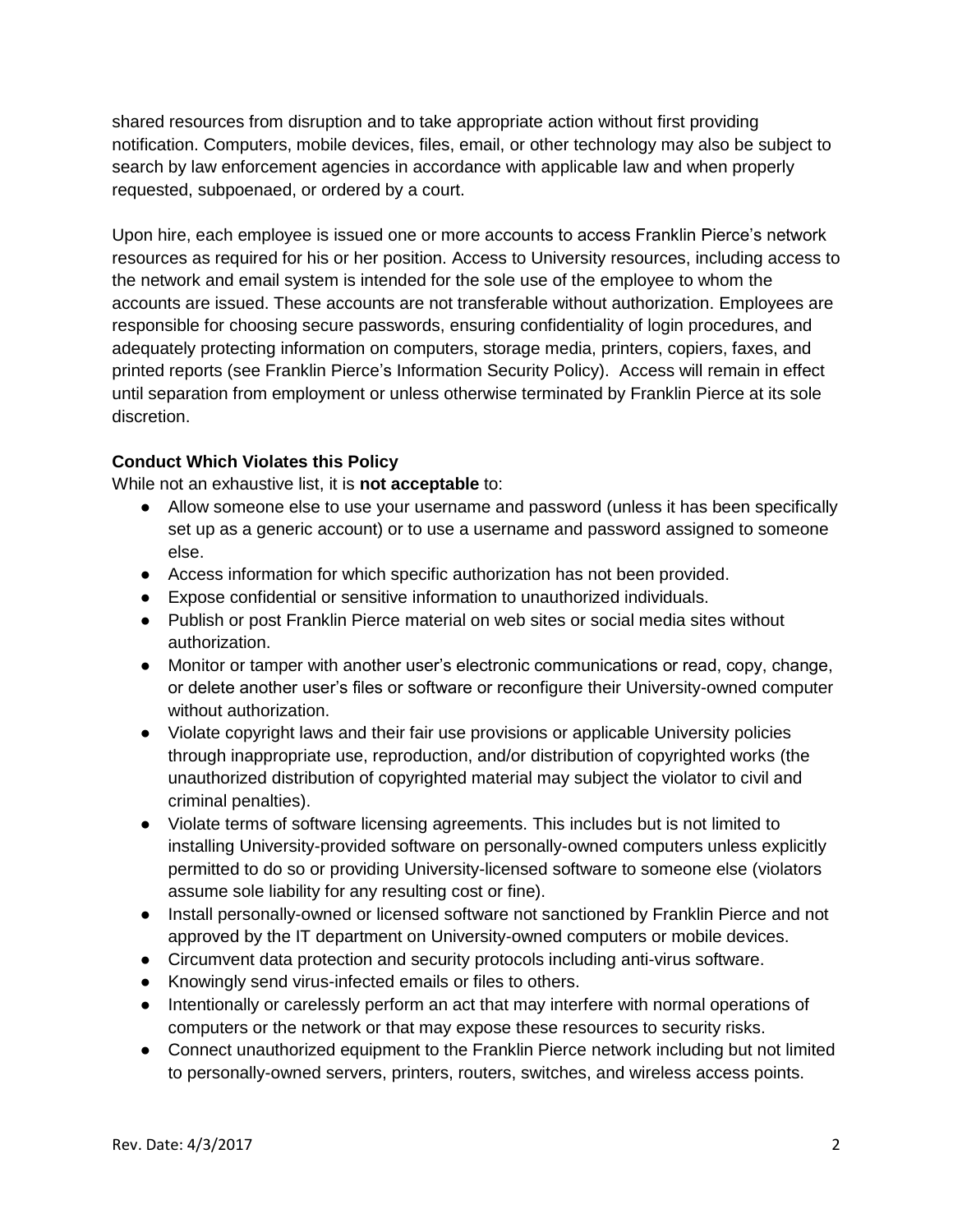- **●** Intentionally or carelessly damage, deface, or alter University-owned computers or other resources.
- **●** Use Franklin Pierce resources for solicitation or commercial activity such as selling of products or services without authorization.
- **●** Use email or other communications technology to harass, defame, or threaten others in violation of Franklin Pierce's sexual harassment and non-discrimination policies. This includes but is not limited to sending offensive messages that contain sexual implications, racial slurs, or other gender-based comments.
- **●** Install or display material on University-owned computers that may be reasonably construed as abusive, profane, or sexually offensive (Franklin Pierce recognizes however that legitimate academic pursuits may include material that may be perceived as offensive).

Employees are responsible for the security of accounts as well as computers and mobile devices used to access the University's network resources from off-campus. Remote access to webmail and other web services is available to all employees with authorized accounts. Remote access through the University's Virtual Private Network (VPN) and remote desktop services is only granted based upon specific need and with supervisor approval.

Franklin Pierce permits personally-owned computers and mobile devices to connect to the University's network with access to Internet resources only. Technical support from the IT department at Franklin Pierce is limited to network configuration on a best-effort basis for personally-owned technology.

Franklin Pierce also permits reasonable use of the University's technology resources for personal reasons as long as it does not interfere with job responsibilities or network operations and is not excessive.

## **Privacy and Data Collection**

We collect location data directly from your devices automatically when you use our wireless networks. We may collect information associated with your device using wireless triangulation, or similar technologies.

The use of this data will be limited to the following purposes:

- To to enhance the security and performance of FPU's networks and information systems;
- To promote the health and safety of Franklin Pierce University community members;

We will retain your data only for so long as is necessary for the purpose for which it was collected, or as otherwise required or permitted by law.

This data is stored and protected in accordance with the Franklin Pierce University Information Policy.